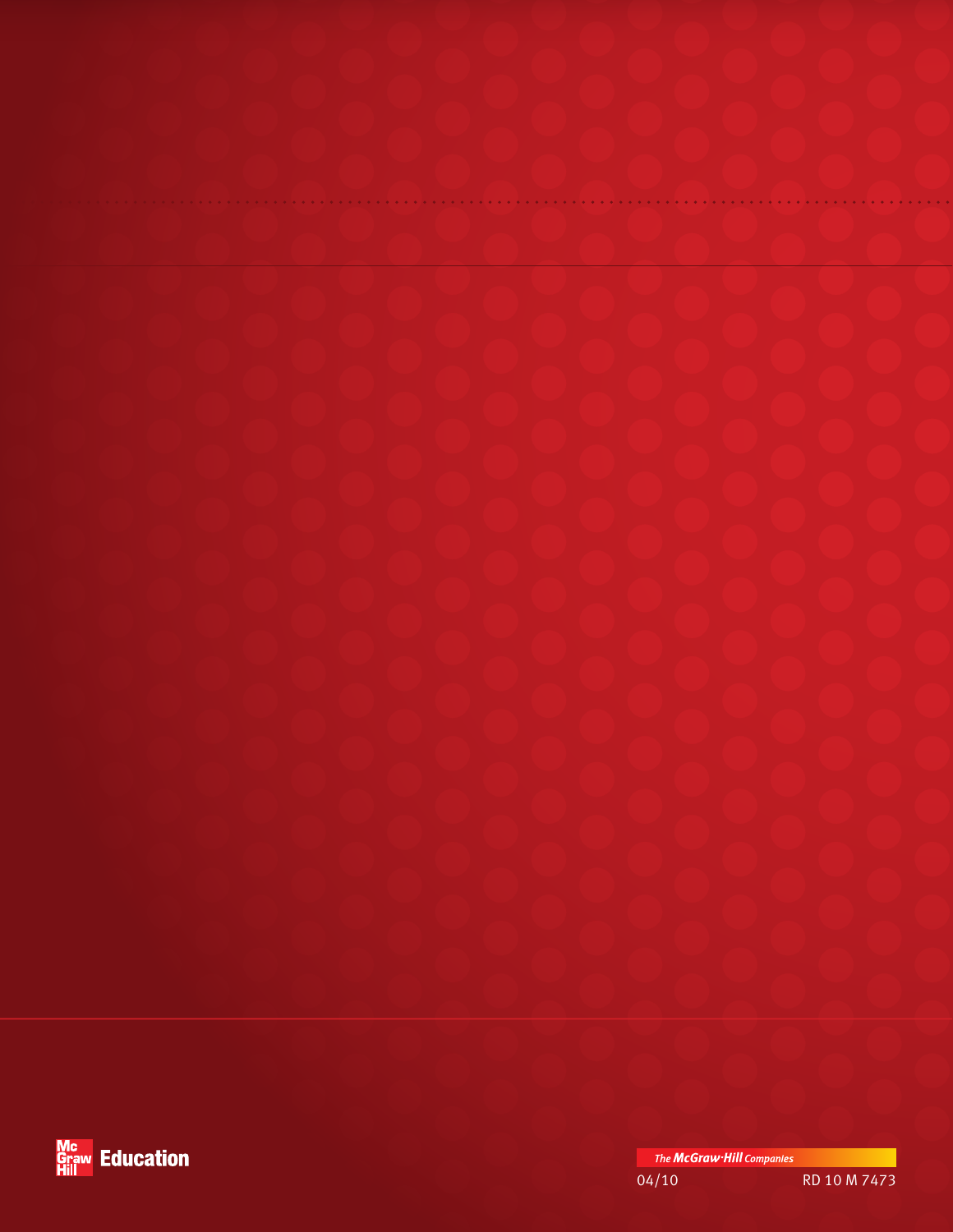# **Macmillan/McGraw-Hill**



*Macmillan/McGraw-Hill Treasures*  **Alignment with Common Core State Standards** 

> For English Language Arts and Literacy in History/Social Studies & Science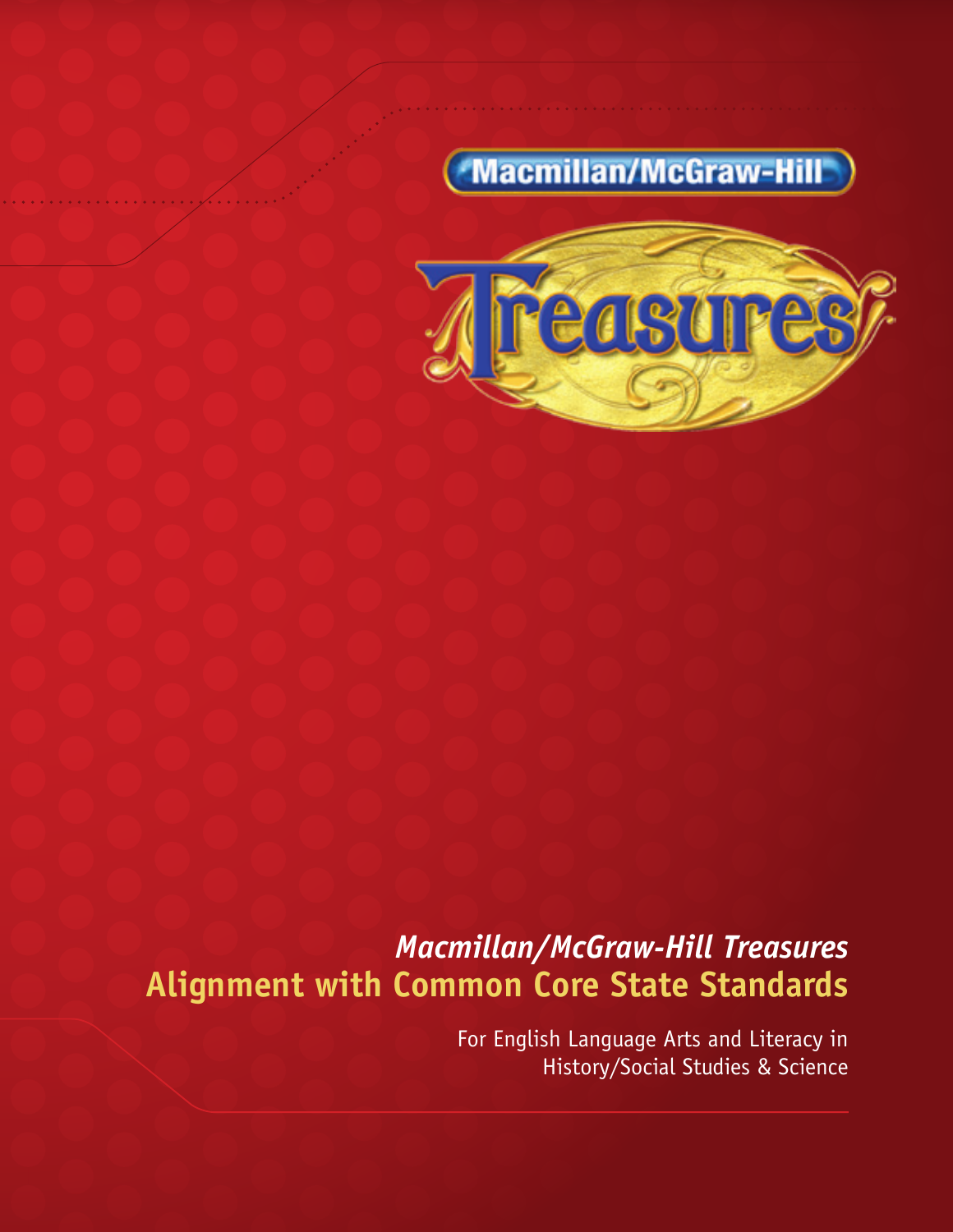

April 19, 2010

Dear English Language Arts and Literacy Educator:

You have relied on McGraw-Hill Education to provide engaging, effective literacy programs that capture the vision of your state standards. We fully support the nation's goal of producing a common core of voluntary standards that are aligned with college and career expectations and which are reflective of cross-disciplinary skills, such as critical thinking and problem solving. Our authors, editors, and educational consultants are carefully studying the draft of the *K-12 Common Core State Standards for English Language Arts and Literacy*  that the National Board of Governors released on March 10, 2010.

As you purchase and implement our high-quality, research-based programs, you can feel confident that McGraw-Hill Education's research-based literacy programs align with the spirit, intent, and goals of the standards. In this document, we have provided you an overview of this alignment. We fully expect to align well to the final version of the standards.

Be assured that we will continue to provide effective instructional materials to meet your curriculum needs now and in the future. If your state literacy and language arts requirements change to align with the common core standards, we will partner with you to successfully transition your students and classrooms. We will offer a variety of technology and print support to meet your needs and to help ensure a smooth transition.

#### **Professional Development**

• We will provide professional development opportunities to help teachers learn about the new standards and how to implement them successfully.

#### **Instruction and Planning**

- We will provide grade-level correlations to show how your McGraw-Hill literacy programs address the common core standards.
- We will provide additional teacher resources that demonstrate how to coordinate the content and resources in your program to fully cover the common core standards*.*
- If additional content is required, we will offer quality student lessons along with teacher resources and answer keys.

#### **Assessment**

If your state test changes, we will provide assessment items aligned to the common core standards.

In closing, please know that all of us at McGraw-Hill Education are looking forward to collaborating with you as you begin to integrate the *K-12 Common Core Standards for English Language Arts and Literacy* in your schools and district.

Sincerely,

Steplen mico

Stephen Mico, Senior Vice President Literacy and Humanities, PreK-12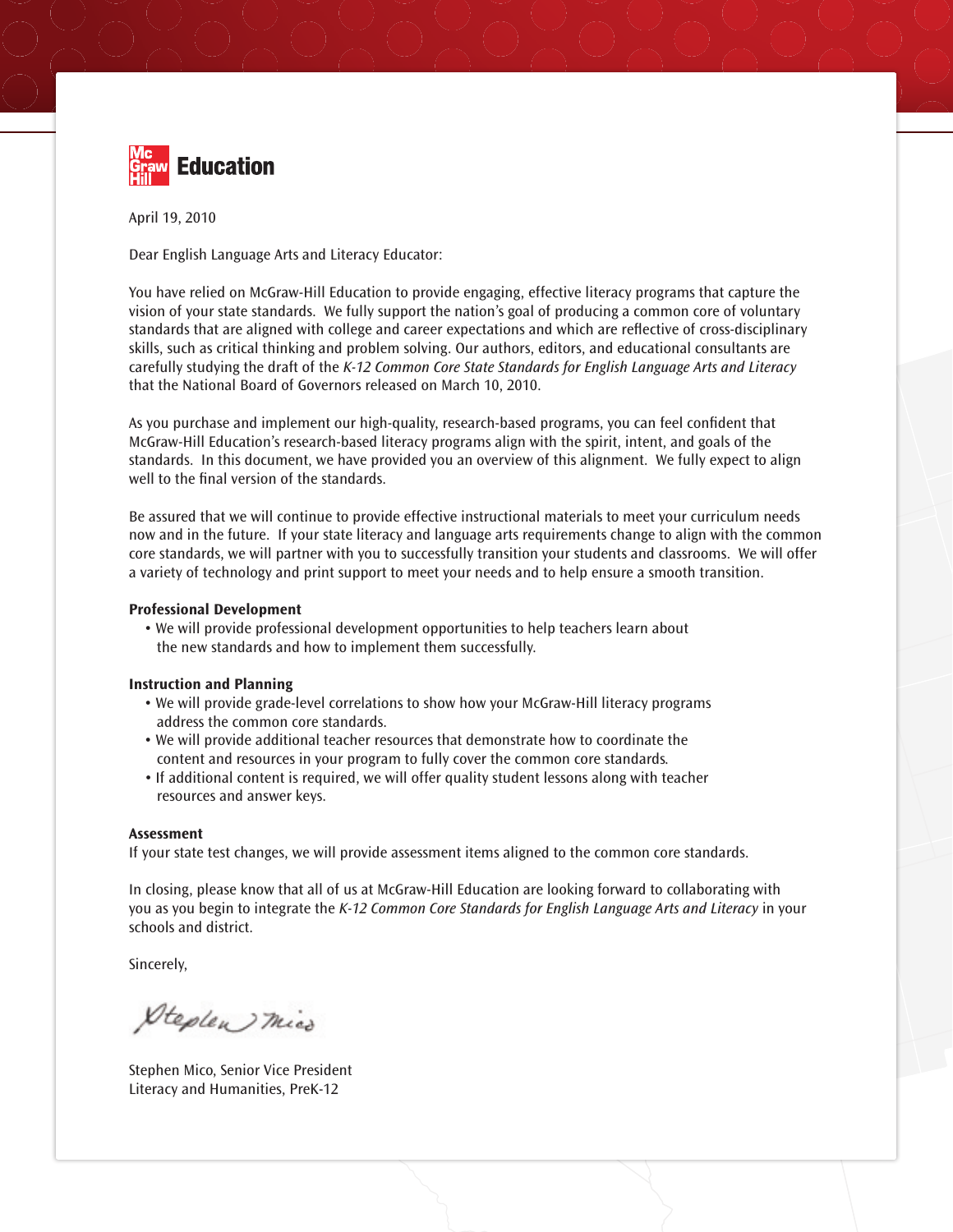## **McGraw-Hill School Education Group and Common Core State Standards for English Language Arts and Literacy in History/Social Studies & Science**

**McGraw-Hill Education, with its long history of providing the highest quality language arts and literacy materials for educators, supports the common core standards initiative. McGraw-Hill Education has the experts and expertise in instruction and assessment to help implement the common core standards in a credible way.**

- McGraw-Hill Education is an endorsing partner of the NGA/CCSSO common core initiative.
- McGraw-Hill Education supports the goal of producing a common core of voluntary state standards that are aligned with college and career expectations and that are reflective of such cross-disciplinary skills as critical thinking and problem solving.
- McGraw-Hill Education employs psychometricians, technologists, and curriculum and pedagogical experts. Together with our authors, they are deeply immersed in the latest research and developments concerning education reform.
- McGraw-Hill Education's research-based literacy programs align with the March 10, 2010, draft of the common core standards. We fully expect to correlate well to the final version of the common core standards.
- McGraw-Hill Education's significant investments in technology will enable a seamless augmentation and delivery of content.
- McGraw-Hill Education's formative testing capabilities will empower teachers to use data to guide student learning of common standards. Our summative assessment practice provides credible, independent measures of achievement that will support a new era of accountability. Our test development capabilities—from content creation through research and validation, to technology-enhanced delivery and reporting—are available to provide the valid and reliable measurement of student mastery of common core standards.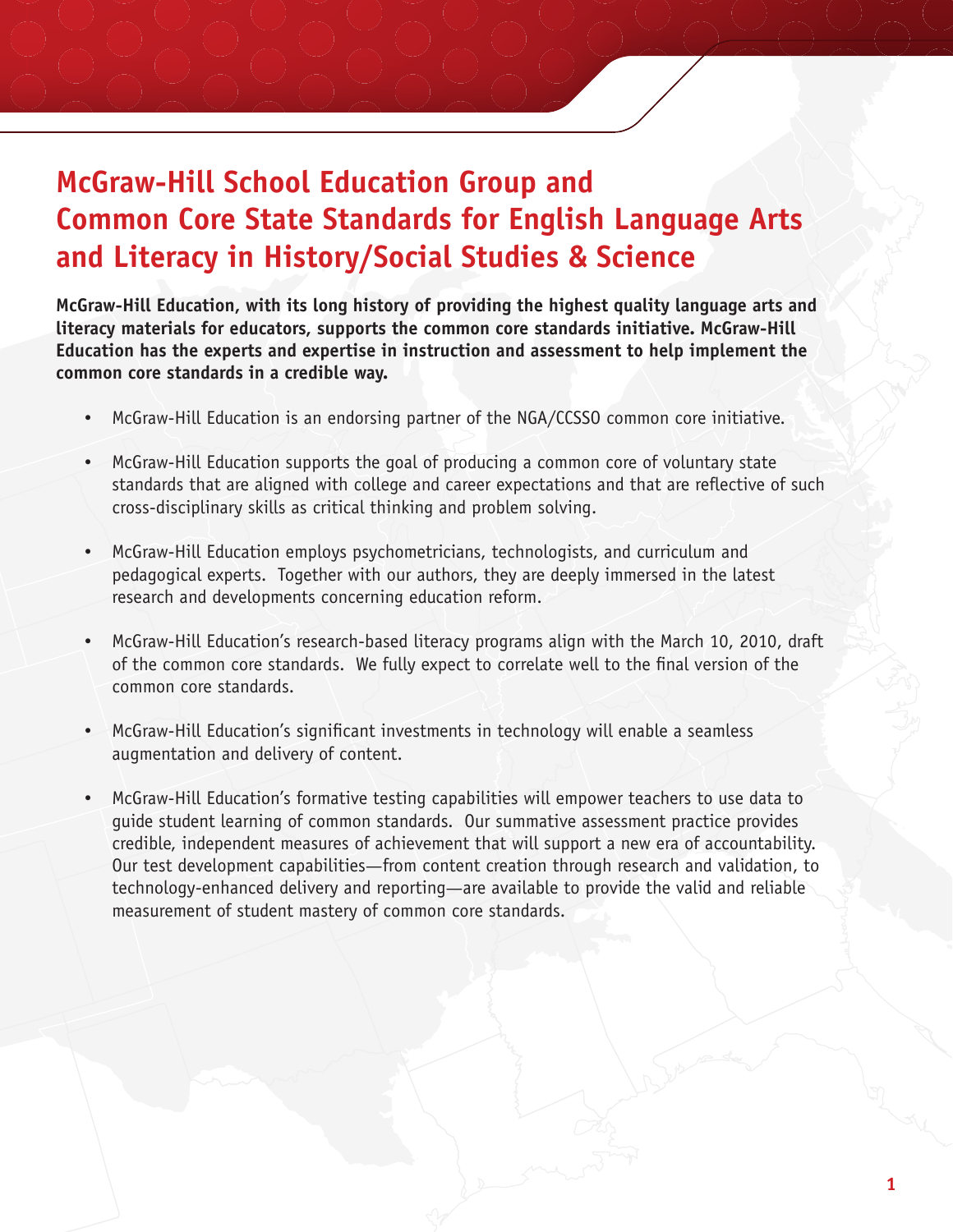### **From the Common Core State Standards: Portrait of Students Who are College and Career Ready in Reading, Writing, Speaking, Listening, and Language**

|                                                                                                | <b>Common Core Standards</b>                                                                                                                                                                                                                                                                                                                                                                                                                                                                                                                                                                                                                                                                                      | <b>McGraw-Hill Alignment</b>                                                                                                                                                                                                                                                                                                                                                                                                                                                                                                                                                                                                                                                           |
|------------------------------------------------------------------------------------------------|-------------------------------------------------------------------------------------------------------------------------------------------------------------------------------------------------------------------------------------------------------------------------------------------------------------------------------------------------------------------------------------------------------------------------------------------------------------------------------------------------------------------------------------------------------------------------------------------------------------------------------------------------------------------------------------------------------------------|----------------------------------------------------------------------------------------------------------------------------------------------------------------------------------------------------------------------------------------------------------------------------------------------------------------------------------------------------------------------------------------------------------------------------------------------------------------------------------------------------------------------------------------------------------------------------------------------------------------------------------------------------------------------------------------|
| They demonstrate<br>independence.                                                              | Students can, without significant scaffolding or<br>support, comprehend and evaluate complex texts<br>across a range of types and disciplines, and they can<br>construct effective arguments and clearly convey<br>intricate or multifaceted information. Likewise,<br>students are independently able to discern a speaker's<br>key points and request clarification if something is<br>not understood. They ask relevant questions, build<br>on others' ideas, articulate their own ideas, and ask<br>for confirmation that they have been understood.<br>Without prompting, they observe language conventions,<br>determine word meanings, attend to the connotations<br>of words, and acquire new vocabulary. | Through carefully scaffolded instruction and varieties of<br>cohesive text types, including appropriate technology,<br>Treasures helps teachers to develop independent and<br>literate students. Treasures addresses the varied needs<br>of students through research-based instruction and<br>routines, motivating literature that becomes more<br>complex as students progress, and ample practice<br>opportunities. Through whole group and small group<br>instruction and interactions, students learn to read and<br>listen critically, identify key points, ask questions, and<br>build on ideas.                                                                                |
| They build<br>strong content<br>knowledge.                                                     | Students establish a base of knowledge across a wide<br>range of subject matter by engaging with works of<br>quality and substance. They become proficient in<br>new areas through research and study. They read<br>purposefully and listen attentively to gain both general<br>knowledge and discipline-specific expertise. They<br>refine and share their knowledge through writing and<br>speaking.                                                                                                                                                                                                                                                                                                            | To support content-area requirements, Treasures<br>provides cohesive, high-interest nonfiction selections<br>at each grade level and for students of different<br>ability levels. Among the content-area texts are<br>highly motivating articles by Time for Kids. As with<br>fiction selections, nonfiction text complexity increases<br>throughout the grades, helping students to advance<br>their command of critical skills and strategies and to<br>acquire Tier 2 and Tier 3 vocabulary. Treasures provides<br>regular opportunities within its texts and through<br>multiple research and writing assignments for students<br>to become more proficient in new areas of study. |
| They respond to<br>the varying<br>demands of<br>audience, task,<br>purpose, and<br>discipline. | Students consider their communication in relation<br>to audience, task, purpose, and discipline. They<br>appreciate nuances, such as how the composition of an<br>audience should affect tone when speaking and how<br>the connotations of words affect meaning. They also<br>know that different disciplines call for different types<br>of evidence (e.g., documentary evidence in history,<br>experimental evidence in the sciences).                                                                                                                                                                                                                                                                          | Treasures contains numerous daily and weekly<br>opportunities for students to consider and act on the<br>differing demands of everyday literacy. Students learn<br>to respond based on purpose, task, audience, and<br>content. For example, they learn to analyze an author's<br>purpose and to determine an appropriate tone for their<br>own reading and listening audiences. Students also<br>explore appropriate and precise word choices for clarity<br>and for desired effect.                                                                                                                                                                                                  |
| They comprehend<br>as well as critique.                                                        | Students are engaged and open-minded-but<br>discerning-readers and listeners. They work diligently<br>to understand precisely what an author or speaker is<br>saying, but they also question an author's or speaker's<br>assumptions and assess the veracity of claims.                                                                                                                                                                                                                                                                                                                                                                                                                                           | In whole group and small group settings (and with<br>ample materials and teaching strategies for both),<br>Treasures allows teachers to provide students with<br>scaffolded opportunities to develop their strategies<br>and skills and to demonstrate their abilities to read as<br>critics, or skeptics, while enjoying their experiences.<br>In cooperative learning groups and during peer<br>conferencing, students learn to be open to the views<br>and advice of others.                                                                                                                                                                                                        |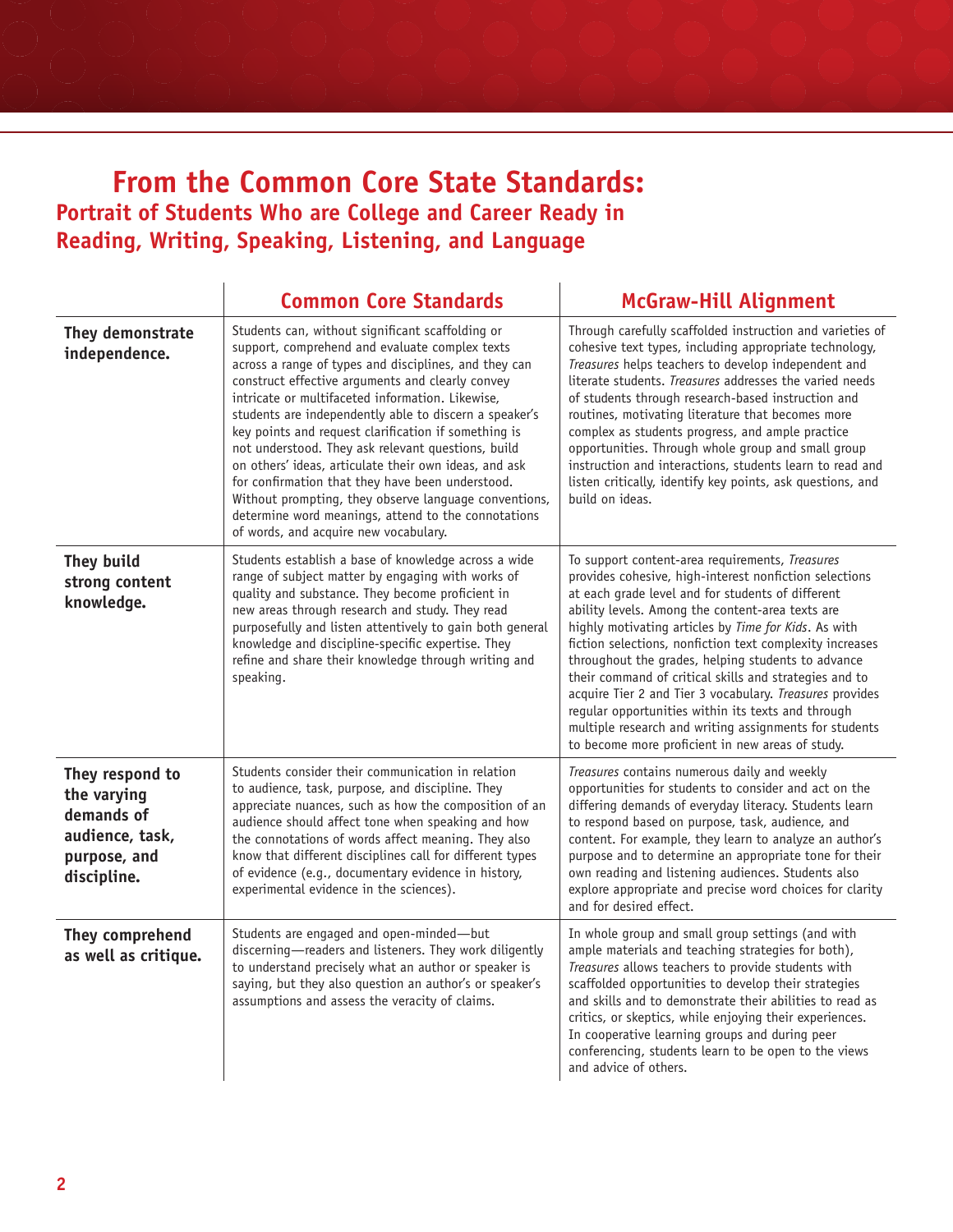|                                                                              | <b>Common Core Standards</b>                                                                                                                                                                                                                                                                                                                                                                                                                                                                                                                                                                                                                                                                                                                                   | <b>McGraw-Hill Alignment</b>                                                                                                                                                                                                                                                                                                                                                                                                                                                                                                |
|------------------------------------------------------------------------------|----------------------------------------------------------------------------------------------------------------------------------------------------------------------------------------------------------------------------------------------------------------------------------------------------------------------------------------------------------------------------------------------------------------------------------------------------------------------------------------------------------------------------------------------------------------------------------------------------------------------------------------------------------------------------------------------------------------------------------------------------------------|-----------------------------------------------------------------------------------------------------------------------------------------------------------------------------------------------------------------------------------------------------------------------------------------------------------------------------------------------------------------------------------------------------------------------------------------------------------------------------------------------------------------------------|
| They value<br>evidence.                                                      | Students cite specific evidence when offering an oral<br>or written interpretation of a text. They use relevant<br>evidence when supporting their own points in writing<br>and speaking, making their reasoning clear to the<br>reader or listener, and they constructively evaluate<br>others' use of evidence.                                                                                                                                                                                                                                                                                                                                                                                                                                               | With Treasures, students learn to cite relevant evidence<br>when they interpret literary texts, as well as when<br>they create their own written texts. Treasures provides<br>teachers with the means to develop students' reasoning<br>in relation to their reading and their oral and written<br>interpretations. Students are often asked to read across<br>texts and to support their interpretations with text<br>evidence.                                                                                            |
| They use<br>technology and<br>digital media<br>strategically and<br>capably. | Students employ technology thoughtfully to enhance<br>their reading, writing, speaking, listening, and<br>language use. They tailor their searches online to<br>acquire useful information efficiently, and they<br>integrate what they learn using technology with what<br>they learn offline. They are familiar with the strengths<br>and limitations of various technological tools and<br>mediums and can select and use those best suited to<br>their communication goals.                                                                                                                                                                                                                                                                                | Treasures provides technology components and online<br>resources for students and for teachers. These materials<br>allow all students access to technological tools and<br>mediums. Over time, students develop awareness of the<br>strengths and the limitations of different mediums and<br>thus learn to integrate information from those best<br>suited to their goals.                                                                                                                                                 |
| They come to<br>understand other<br>perspectives and<br>cultures.            | Students appreciate that the twenty-first-century<br>classroom and workplace are settings in which people<br>from often widely divergent cultures and who represent<br>diverse experiences and perspectives must learn and<br>work together. Students actively seek to understand<br>other perspectives and cultures through reading and<br>listening, and they are able to communicate effectively<br>with people of varied backgrounds. They evaluate<br>other points of view critically and constructively.<br>Through reading great classic and contemporary works<br>of literature representative of a variety of periods,<br>cultures, and worldviews, students can vicariously<br>inhabit worlds and have experiences much different<br>than their own. | Daily opportunities for students to interact with peers<br>through small group instruction, student collaboration,<br>and peer conferencing are inherent in the structure of<br>Treasures. These patterns of groupings can enhance the<br>teacher's and the school's efforts to develop students'<br>appreciation of diverse backgrounds and varied<br>perspectives. The literature itself provides a look into<br>the broader world and offers numerous opportunities for<br>exposure to new perspectives and experiences. |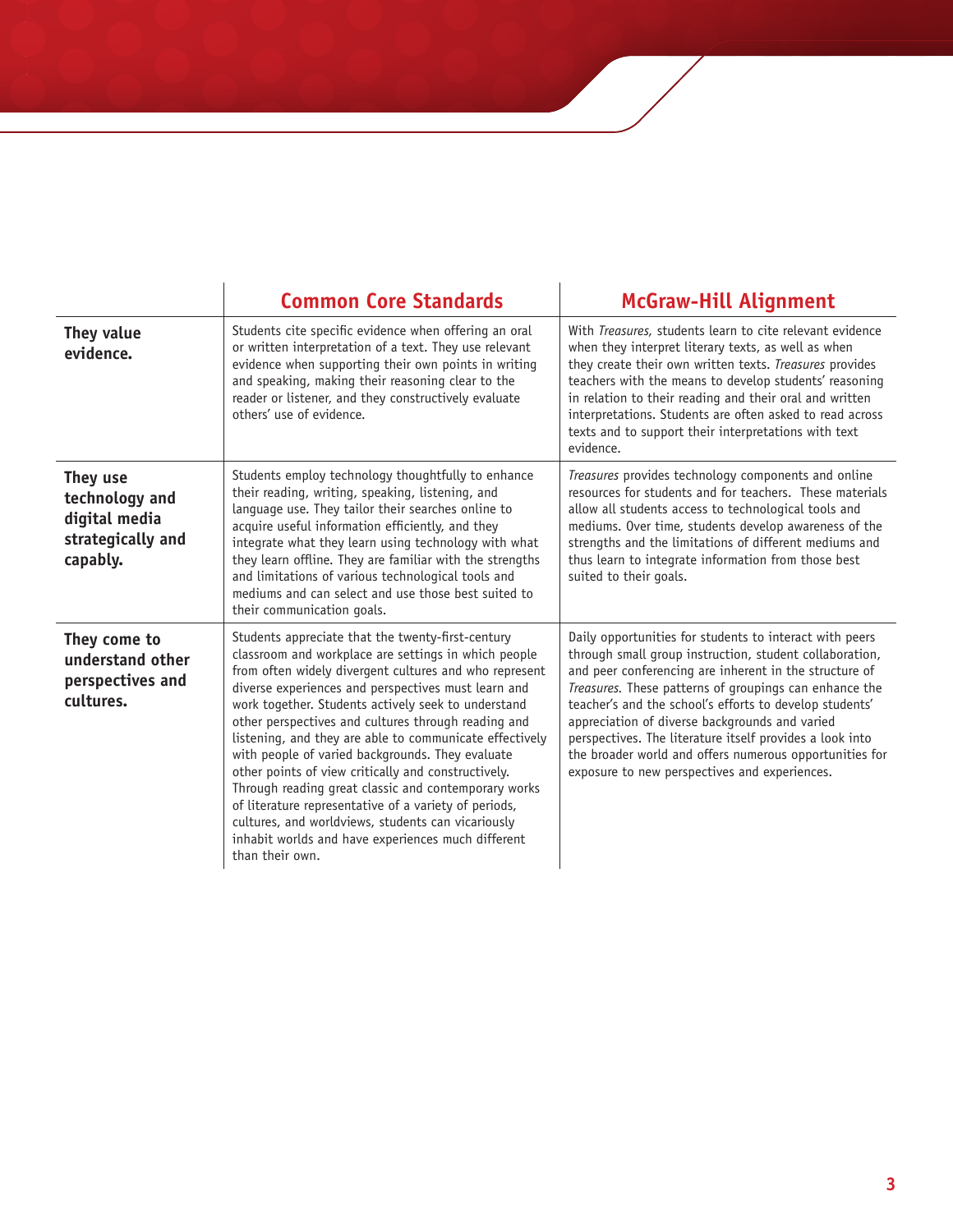## **From the Common Core State Standards: Key Features of the Strands**

|                                                                                 | <b>Common Core Standards</b>                                                                                                                                                                                                                                                                                                                                                                                                                                                                                                                                                                                                                                                                                         | <b>McGraw-Hill Alignment</b>                                                                                                                                                                                                                                                                                                                                                                                                                                                                                                                                                                                                                                                                                                                                                                                                                                                                                                                                                                                      |
|---------------------------------------------------------------------------------|----------------------------------------------------------------------------------------------------------------------------------------------------------------------------------------------------------------------------------------------------------------------------------------------------------------------------------------------------------------------------------------------------------------------------------------------------------------------------------------------------------------------------------------------------------------------------------------------------------------------------------------------------------------------------------------------------------------------|-------------------------------------------------------------------------------------------------------------------------------------------------------------------------------------------------------------------------------------------------------------------------------------------------------------------------------------------------------------------------------------------------------------------------------------------------------------------------------------------------------------------------------------------------------------------------------------------------------------------------------------------------------------------------------------------------------------------------------------------------------------------------------------------------------------------------------------------------------------------------------------------------------------------------------------------------------------------------------------------------------------------|
| <b>Reading:</b><br><b>Text complexity</b><br>and the growth of<br>comprehension | To foster students' ability to comprehend literary and<br>informational texts of steadily increasing complexity,<br>the Standards (starting formally in grade 2) define what<br>proportion of the texts students read each year should<br>come from a particular text complexity grade band<br>(2-3, 4-5, 6-8, 9-10, or 11-12). Whatever they are<br>reading, students must also show a steadily increasing<br>ability to discern more from and make fuller use of text,<br>including making an increasing number of connections<br>among ideas and between texts, considering a wider<br>range of textual evidence, and becoming more sensitive<br>to inconsistencies, ambiguities, and poor reasoning in<br>texts. | The essential goal of Treasures is to give students<br>the tools, strategies, and experiences to make sense<br>of a variety of texts for a variety of purposes. The<br>foundation of Treasures is its authentic literature,<br>carefully reviewed by our children's literacy experts<br>and authors. The literature selections progress in<br>difficulty within and between grade levels so all<br>children are exposed to and develop proficiency with<br>accessible texts. A hallmark of the literature selections<br>in Treasures is the rich range of genres, text types, and<br>text structures. Students are continually guided to make<br>connections from self-to-self, self-to-text, and self-to-<br>world.                                                                                                                                                                                                                                                                                              |
|                                                                                 |                                                                                                                                                                                                                                                                                                                                                                                                                                                                                                                                                                                                                                                                                                                      | Treasures provides a finely-tuned combination of<br>exciting and diverse literature with strong instructional<br>pathways to meet the needs of a diverse student<br>population. A carefully scaffolded instructional plan<br>integrating decoding and word work, comprehension,<br>fluency, and other essential foundational reading<br>elements provides teachers with the tools and<br>management strategies they need.                                                                                                                                                                                                                                                                                                                                                                                                                                                                                                                                                                                         |
| Writing:<br>Text types,<br>responding to<br>sources, and<br>research            | The Standards acknowledge the fact that whereas<br>some writing skills, such as the ability to reflect<br>purpose, task, and audience, are important for many<br>types of writing, others are more properly part of<br>writing narratives, informative and explanatory texts,<br>or arguments. Beginning at grade 4, the Standards<br>specify the sorts of writing over extended and shorter<br>time frames that students in each grade are to produce<br>in response to sources. Because of the centrality of<br>writing to most forms of inquiry, research standards are<br>primarily included in this strand.                                                                                                     | Treasures incorporates a robust and carefully articulated<br>writing strand crafted by the nation's leading writing<br>experts. Students develop proficiency with a wide range<br>of writing genres via a variety of writing experiences,<br>from daily short-response to more sophisticated writing<br>process lessons.<br>Throughout the program, students make connections<br>between reading and writing, carefully examining<br>genres, writer's craft elements, and text structure.<br>Additionally, the six writing traits are carefully<br>integrated within the writing lessons, and writing<br>models are incorporated throughout the program.<br>Integrated spelling, grammar, usage, and mechanics<br>instruction is woven throughout.<br>Many opportunities for varied types of research are<br>incorporated into weekly and unit lessons. Using a rich<br>array of print and digital resources, strong and carefully<br>scaffolded research process lessons are fully integrated<br>into Treasures. |